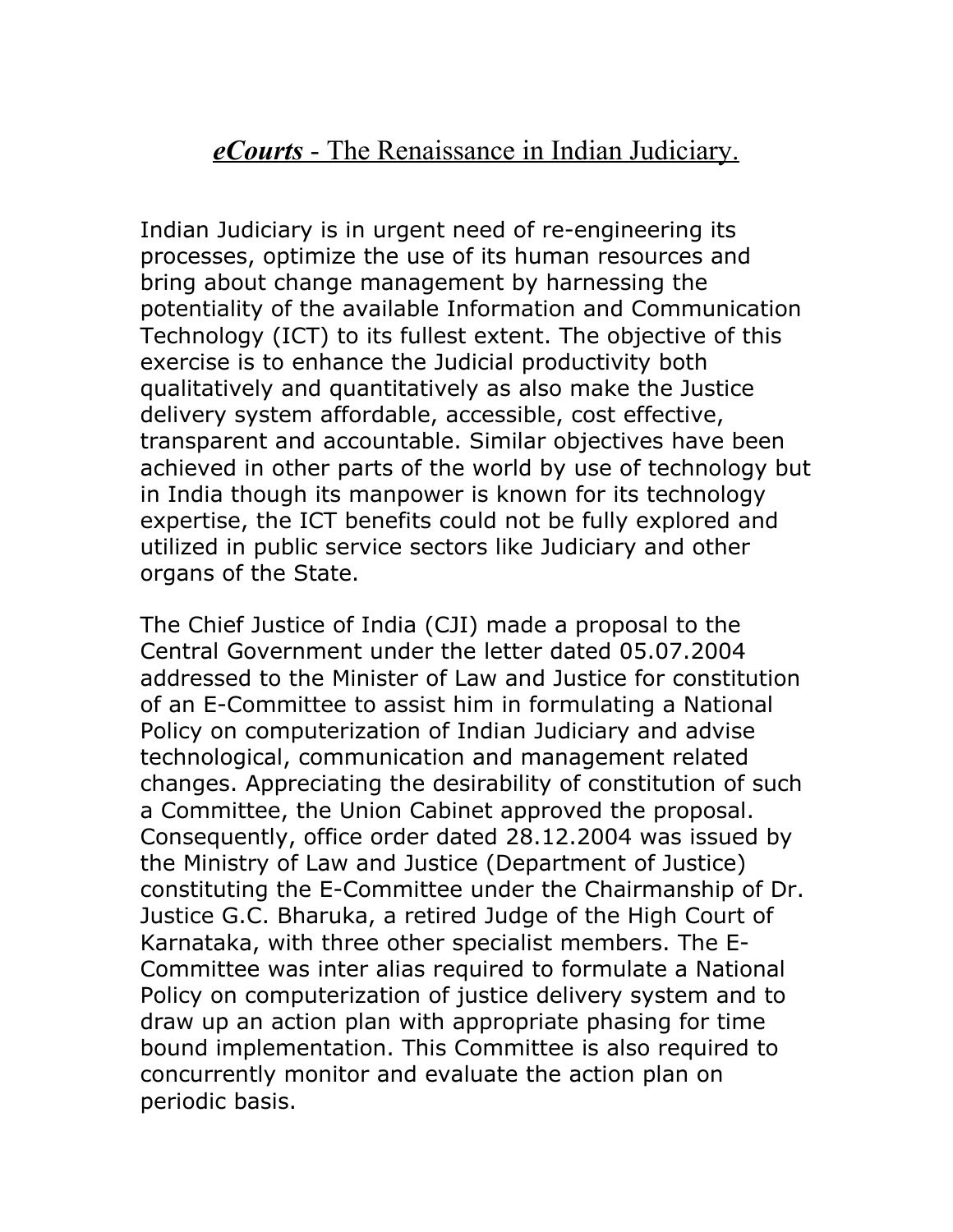The E-Committee prepared the *Report on Strategic Plan for Implementation of Information and Communication Technology in Indian Judiciary* which was presented to the CJI on 11.05.2005. The Judges of the Supreme Court, senior advocates and senior executives from Department of Justice, Ministry of Communication and Information Technology as also NIC were present on the occasion. The Report of the E-Committee was circulated by the Hon'ble CJI to the Chief Justices of all the High Courts requesting them to consider the proposals contained in the Report and send suggestions as may be found advisable. Copies of the Report had also been sent to the leading jurists, academicians, concerned Ministers and ministries of the Union Government including NIC. The Report was made available to the Law Ministers of all the States as well at the Law Ministers Conference held at Simla on 11.06.2005 and elaborate discussions were held thereon. E-Committee also held detailed discussions with large section of ICT related organizations, service providers, research and development experts and leading manufacturers to ascertain the existing status of the technology. Its use in the context of court related processes, pricing, availability, security, implementation, scalability, sustainability, pace of change and support systems. Based on the inputs received from persons having expertise in diverse domains relevant for change management in Indian Judiciary, the E-Committee has framed the present National Policy and Action Plan for its implementation during a span of five years from the date of its effective commencement.

The Indian judiciary comprises of nearly 15,000 courts or more situated in approximately 2,500 court complexes throughout the country.

In the Indian Judiciary, efforts for computerization of some of its processes have been going on since 1990. From 2001-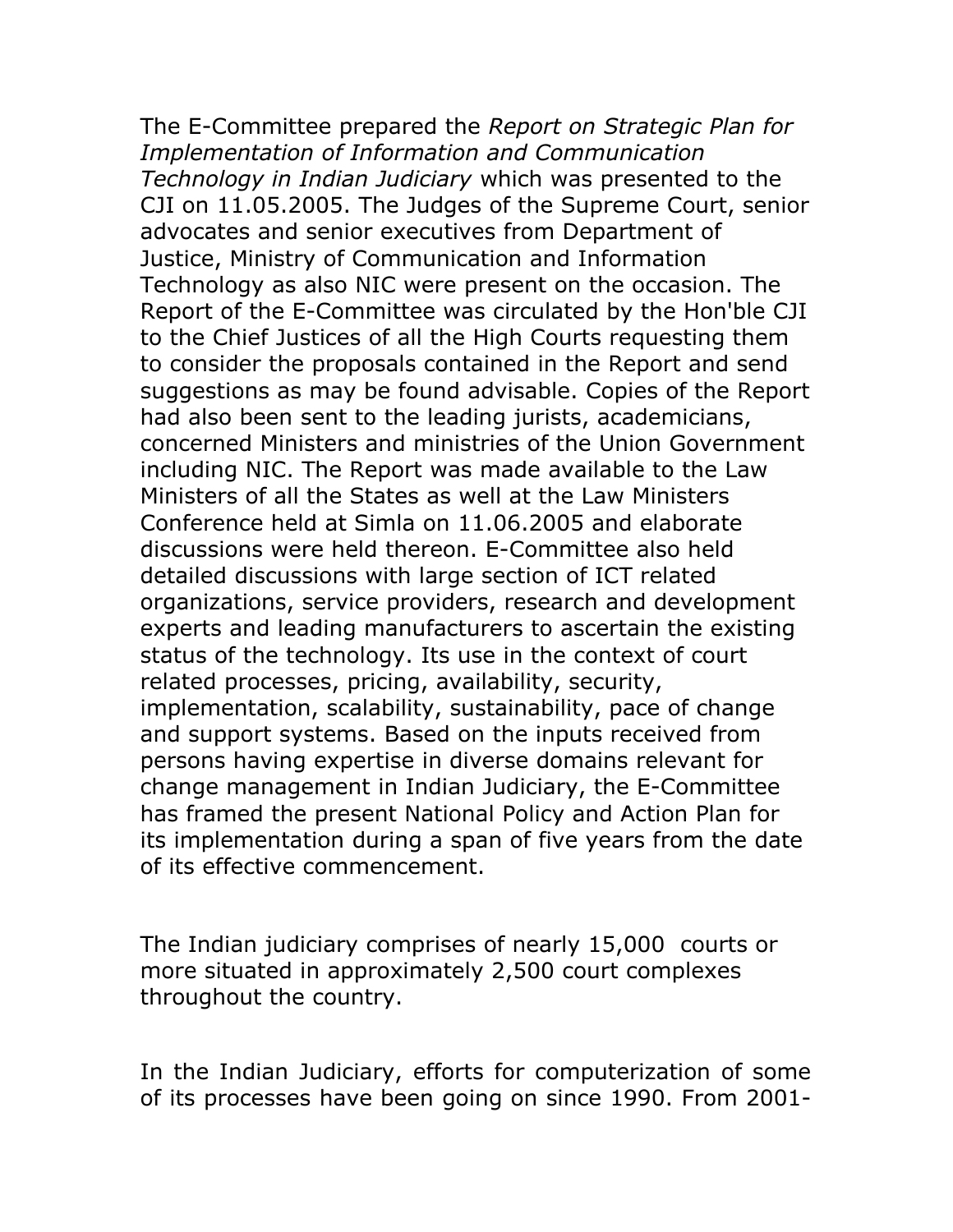03, 700 city courts in four metros were computerized and during 2003-04, computerization of another 900 courts were undertaken.

Need was felt to make the programme of ICT ( Information & Communication Technology ) enablement of the Indian Judiciary mission-critical. Under National eGovernance Policy ( NeGP ) as a Mission Mode Project ( MMP ), it is proposed to implement ICT in Indian judiciary in three phases over a period of five years. The project scope is to develop, deliver, install and implement automated decision making and decision support system in 700 courts of Delhi, Bombay, Kolkata & Chennai; 900 courts in the 29 capital city courts of states and Union Territories and 13000 district and subordinate courts.

The objectives of the project are:

- To help judicial administrations of the courts in streamlining their day-to-day activities
- To assist judicial administration in reducing the pendency of cases
- To provide transparency of information to the litigants
- To provide access to legal and judicial databases to the judges.

 The project has been devised following the report submitted by the E-committee, Hon'ble Supreme Court Of India on National policy & technology in the Indian judiciary.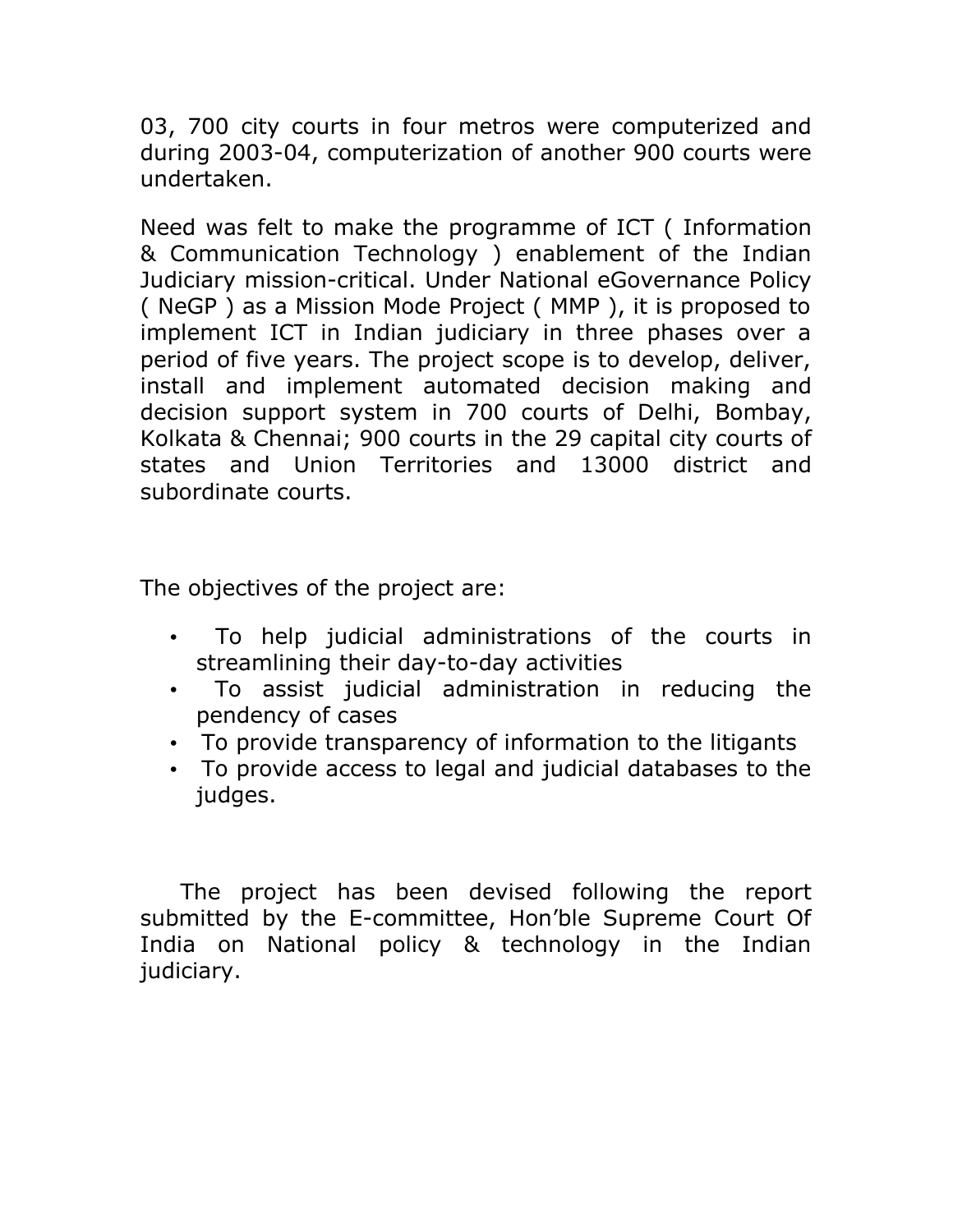The project will be implemented in 3 phases-

In the first phase, Computer Server rooms ( CSR ) & Judicial Service Centres ( JSC ) would set up in all the court complexes. All judicial officers would be provided with laptops. Digital inter-connectivity would be established between all courts from the taluka level to the apex court. The project also aims at creation of e-filing facility in the supreme court & high courts. The first phase also envisages development of comprehensive & integrated Customized software application for the entire Judicial system with regional languages support.

In the second phase, it would be possible to provide ICT coverage of judicial process from filing to execution level & also of all administrative activities.

In the third phase, it would be creating of information gateways between courts, public agencies & departments. The project is expected to lead to complete demystification of the adjudicatory process thereby ensuring transparency, accountability & cost-effectiveness.

It is said that Law is like a Hindu wife, who walks 10 steps behind the preperator of crime. We have to change this notion and prepare ourselves to face the technological challenges.

Normally People have a blind view about District Courts being slow, rigid and secretive.

Information & Communication Technology ( ICT ) can help us change this impression and Courts can become more efficient, fast, responsible and user friendly.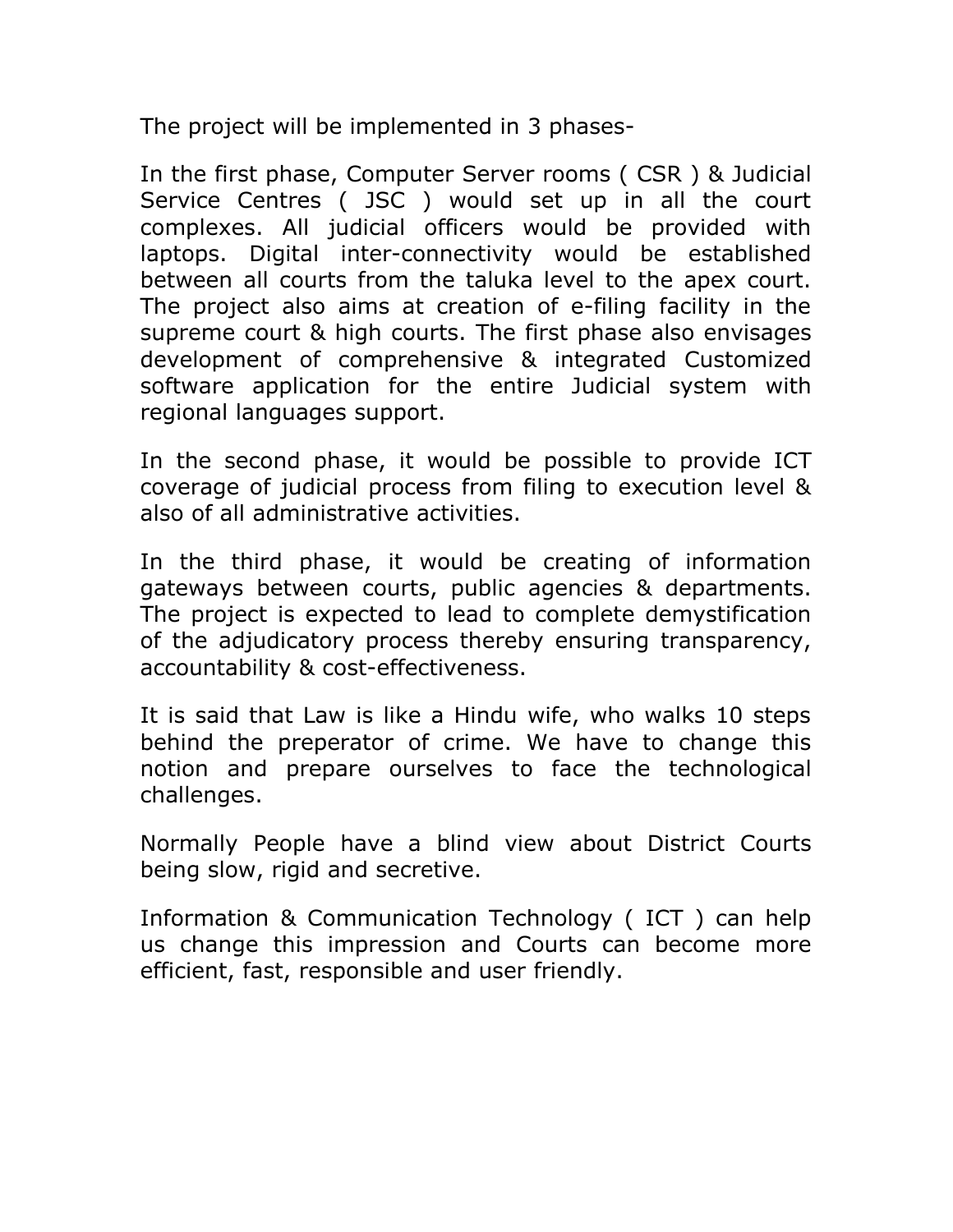Information & Communication Technology ( ICT ) is available for various uses in District Judiciary and allied areas and in many of the District Courts it is already in operation.

The Primary benefit of implementing eCourts is self explanatory. eCourts primarily aims at paperless working environment which makes it possible for safe record keeping for infinite number of years as well as searching and maintaining accurately and efficiently saving both time and labour.

ICT enablement of Judiciary is being pursued vigorously across the world. In USA and Europe, already fully fledged eCourts is running as per reports. In India also, ICT enablement of the higher Judiciary has already been started covering the Hon'ble Supreme Court and all the 21 High Courts wherein the eCourt implementation has reached a significant level of maturity. However, the lower Judiciary, district and taluka courts across India are still in the developing stage under the ICT revolution.

The eCourts scheme largely aims at ICT enablement of the lower Judiciary including district and taluka courts. The project envisages deployment of Hardware, Software and Networking to assist district and taluka courts in streamlining their day to day functioning. Key functions such as case filing, allocation, registration, case work-flow, orders and judgments will be ICT enabled. Causelists, case-status, orders, and judgments will be made available on the web and made accessible to litigants, advocates and general public. The project aims to build a National grid of key Judicial information available all round the clock in a reliable and secure manner.

The key modules in eCourts project includes Laptops and Laser Printers, training to Judges and court staffs, Internet connectivity to the Judges, Connectivity at the court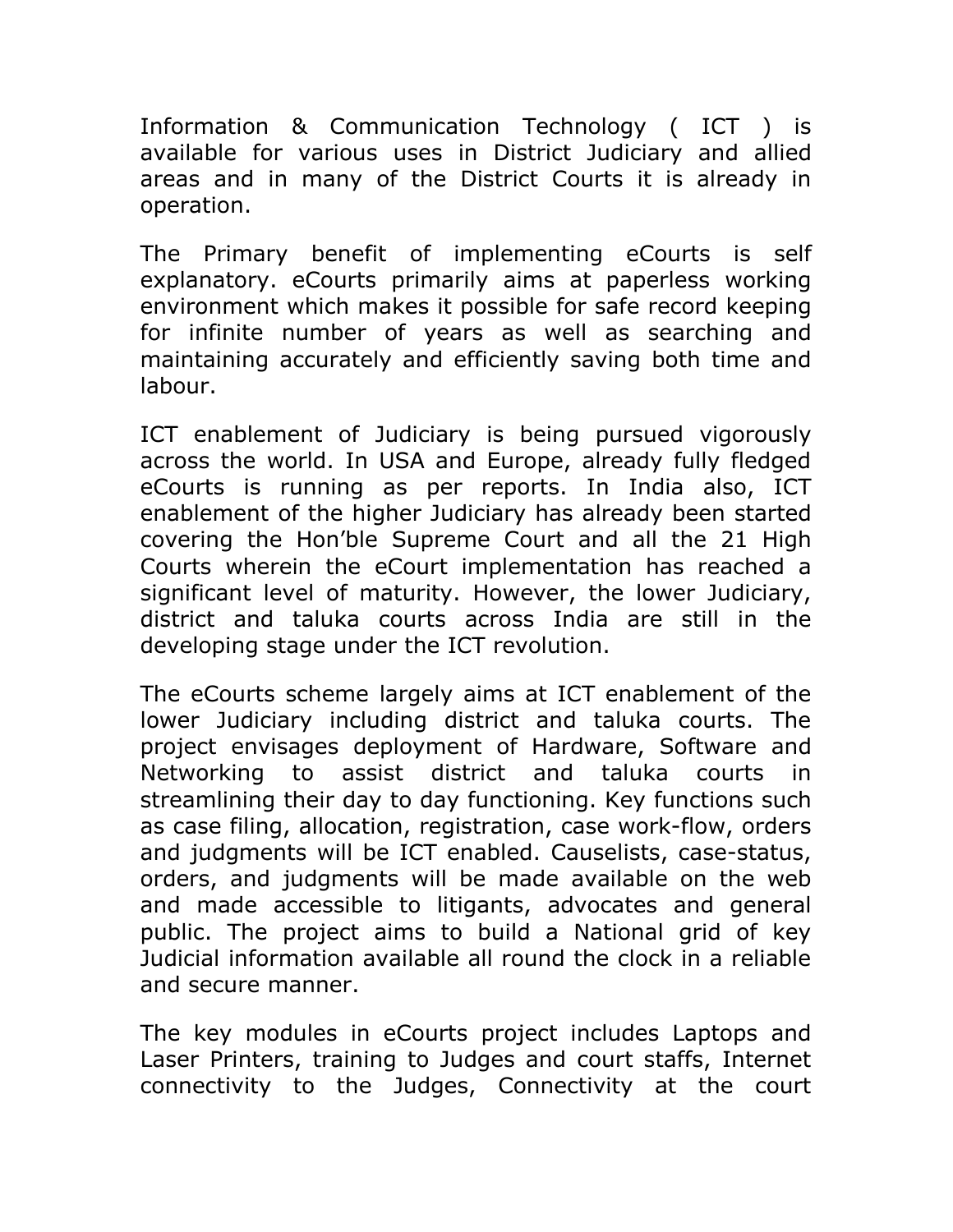complexes, Videoconferencing, site preparation, Hardware, Networking, Application Software, Technical manpower, Upgradation of the ICT Infrastructure etc.

National Informatics Center ( NIC ) is the implementing agency of eCourts project. NIC personnel at district level will be part of District Progress Monitoring Committee , headed by the District Judge, to look after the progress of eCourts project in the entire district, including the taluka courts. NIC technical personnel will advise the District Judiciary in site preparation activities, Hardware installation, Networking, Application Software implementation and all other technical issues following the guidelines of the E-Committee, Hon'ble Supreme Court of India.

Department of Justice is providing key support for project monitoring and evaluation. All High Courts have appointed Central Project Coordinators for managing the implementation of the project.

The key service levels to be achieved by this project are :-

- $\triangleright$  Registration of cases: by auto generated unique case number.
- Copies of Judgments: judgments will be made available through web.
- $\triangleright$  Preparation and delivery of decrees: decree should be made available to the concerned parties by email, wherever applicable.
- Generation of automated causelists.
- Generation of automated court diaries.
- $\triangleright$  Availability of case status: online case status right from filing of case till it gets disposed.
- ▶ Generation of daily orders.
- Website for each court.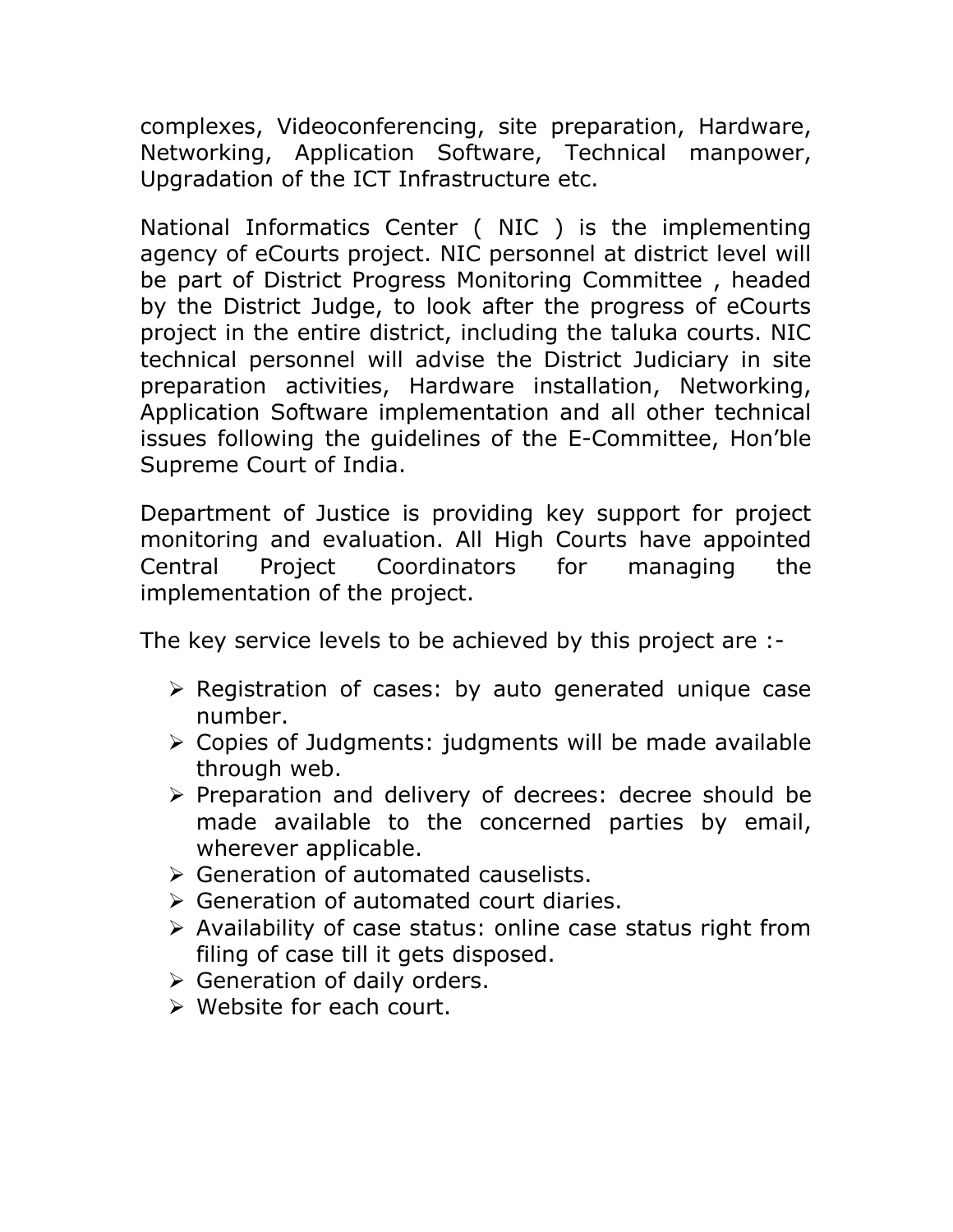Site preparation under eCourts project covers building of ICT room in the court complexes. ICT room consists of Computer Server Room ( CSR ) and Judicial Service Center ( JSC ).

DG sets are already being provided for power backup in the ICT room.

One more major aspect to be covered under eCourts project is Videoconferencing technique through which courts will be connected to the Jail by ISDN lines and at both ends a camera unit and a display unit will be provided with recording facility at the court's end. Undertrial is produced at the Jail end. The Judge, Lawyers and witnesses etc. remain present in the court and regular trial is conducted. The judicial remand of the under-trial can also be extended without physically producing him in the court. The benefits of Videoconferencing includes –

- The dreaded criminals can be tried without risks.
- Trial is expedited with use of this facility.
- Cost and manpower in producing under-trials only for remand extension can e saved.
- Multiple trials of an accused lodged in one jail is possible in different states.
- Evidence of witnesses unable to come to court can be recorded.

The practical aspects of Videoconferencing include Judicial remand extension of under-trials already done in Delhi, Hyderabad and Bangalore.

Another aspect under eCourts project covers efficient Data management through the Application Software. Data is captured at the filing stage in computers for new cases. Data of old cases is fed in computers using dedicated manpower. Data relates to date of filing, full description of parties, law provision invoked, property no., detail of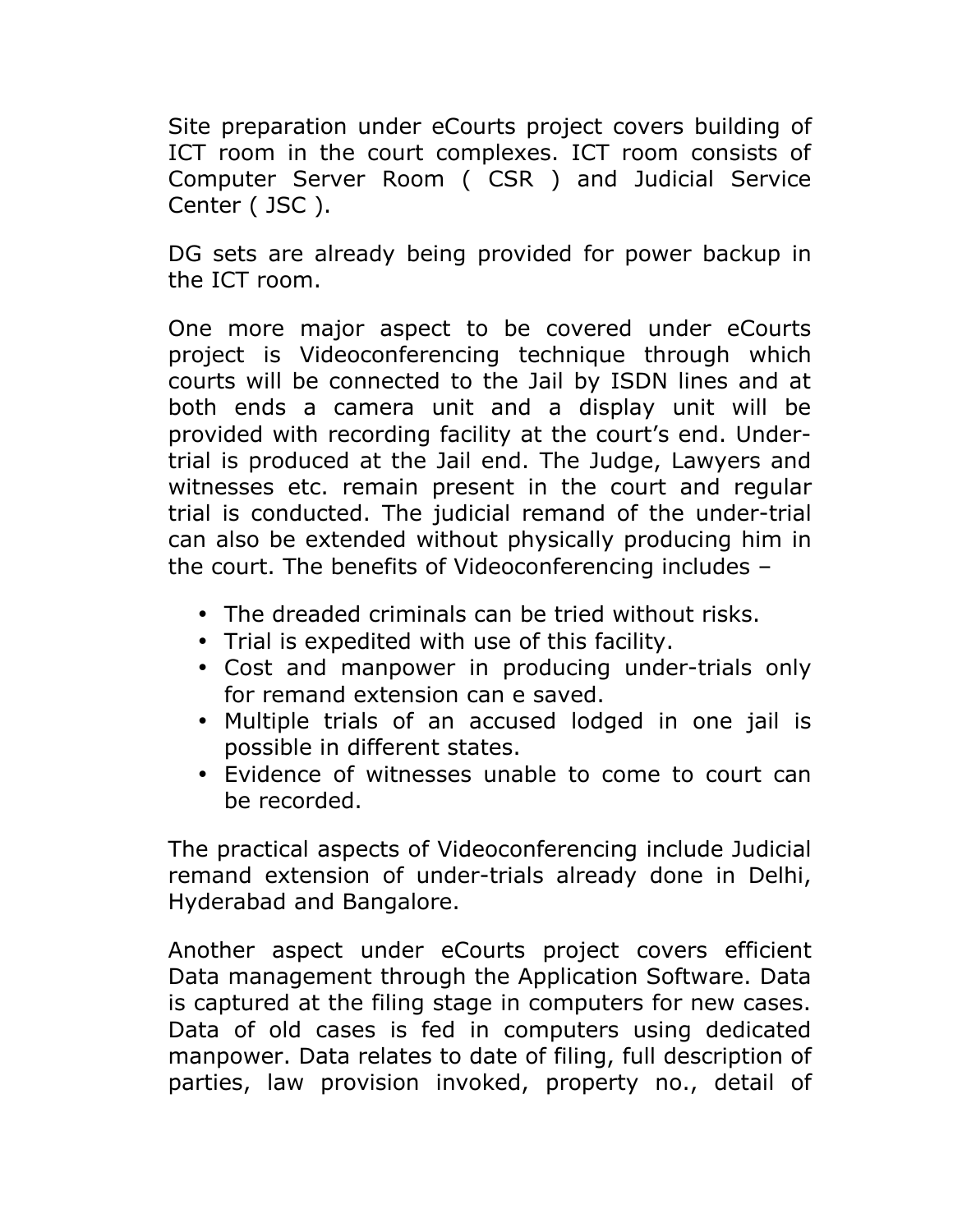witnesses, stage of trial, next date of hearing and advocate's name etc. Data is updated on daily basis without fail.

The main benefits of proper Data management approach includes daily causelist and court diary generation, periodical statements, automatic marking of cases, year wise judge-wise casetype-wise pending case statements generation, provisions are also made to generate automated summons, warrants and notice generation all at the press of a single button.

Another area has been covered under the eCourts project is having Websites for each courts which helps litigants and lawyers to check the daily causelists, judgments, and various upto date informations regarding the district courts.

The future aspect of eCourts project includes e-filing of cases, online enquiries, online court fee payments etc.

For Data management, already the Application software developed by NIC called Case Information System ( CIS ) Software for District and sub-ordinate courts has been tested in many of the major pilot sites and is being fully functional now.

In North-East India, under Gauhati High Court, Kamrup District court of Assam is being considered as the pilot site under eCourts project. The Site preparation work including ICT room construction, deployment and installation of various Hardware and Networking items including Touch screen Kiosk information systems, implementation of CIS software are already done in various court complexes in Kamrup district as well as in various district courts. Various objectives under eCourts project has already been attained in Kamrup district Judiciary. The Judges and court staffs are being trained on various modules of eCourts project. The Judges are being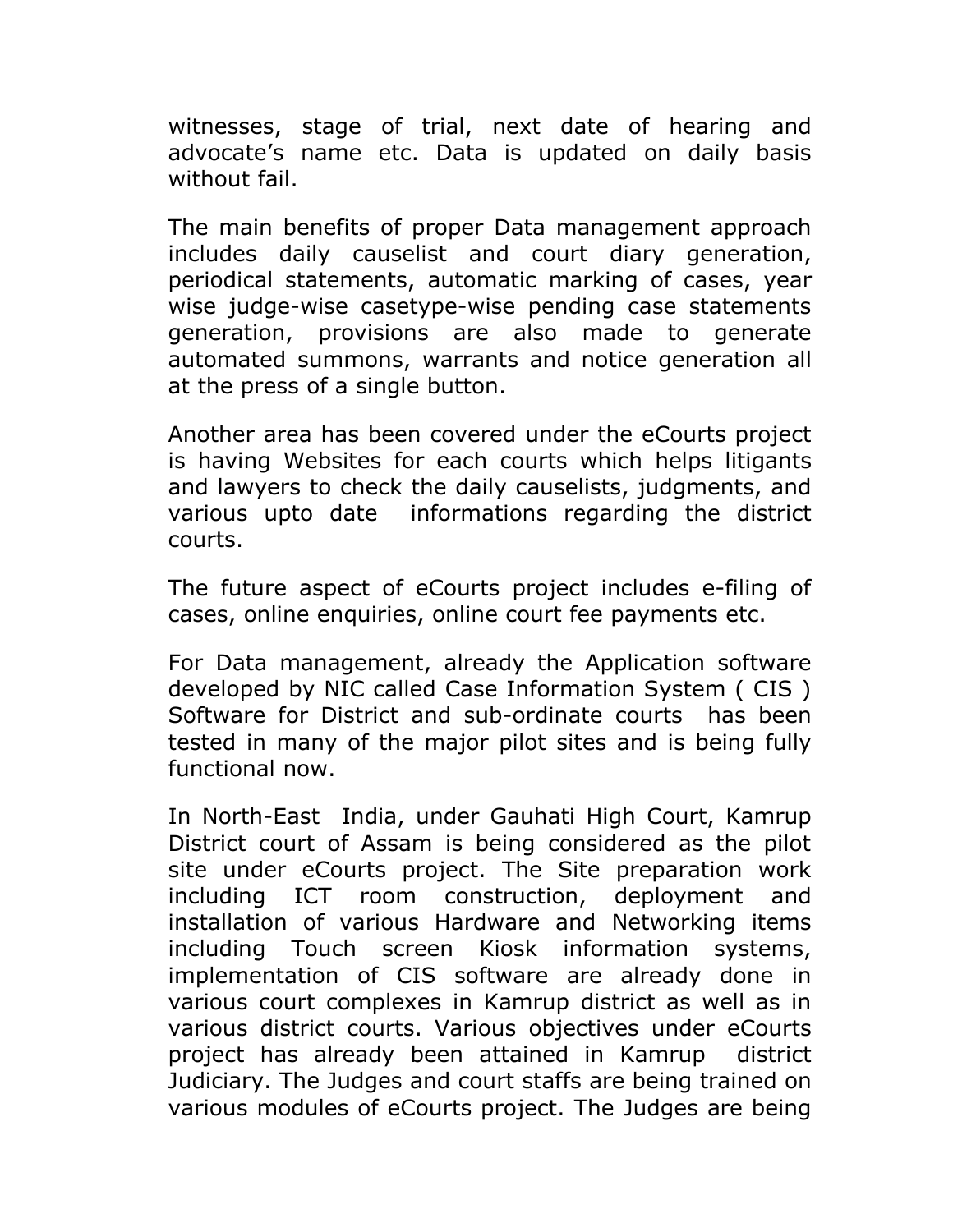provided with personal laptop, laser printer and internet connectivity under the eCourts project. The website for Kamrup District Judiciary has already been hosted by the name [www.kamrupjudiciary.gov.in](http://www.kamrupjudiciary.gov.in/) and is being fully functional. Daily causelists, judgments and various key informations are being uploaded on daily basis. Kiosks Information Systems are being installed in various court complexes under Kamrup district judiciary, which helps the litigants and lawyers not only to search the case status using either case number and year or petitioner/respondent's name but also to check daily orders and judgments.

The major developments under eCourts project are already being completed in Kamrup District Judiciary and hence witnessing the work progress, on 27<sup>th</sup> September 2011, Hon'ble Chief Justice of Gauhati High Court, Mr. M. B. Lokur in presence of the other Hon'ble Judges of Gauhati High Court inaugurated the ICT rooms, Kiosk Information Systems and the Kamrup District Judiciary website of various court complexes under Kamrup district.

With the growth of Information and Communication technology in India, its just a matter of time how fast the eCourts works will grow in Judiciary System in India. But with the Judges and court staffs being serious and more concerned in today's working environments, nothing seems to be impossible and the goal of the eCourts project could be attained soon.

Fast and fair trial has always been a long awaited dream for the citizens in India. The experience of a person undergoing trial has never been pleasant so far. Hence there is a need of ICT enablement of Indian Judiciary for trails to be quicker. It is hoped that in the coming time,